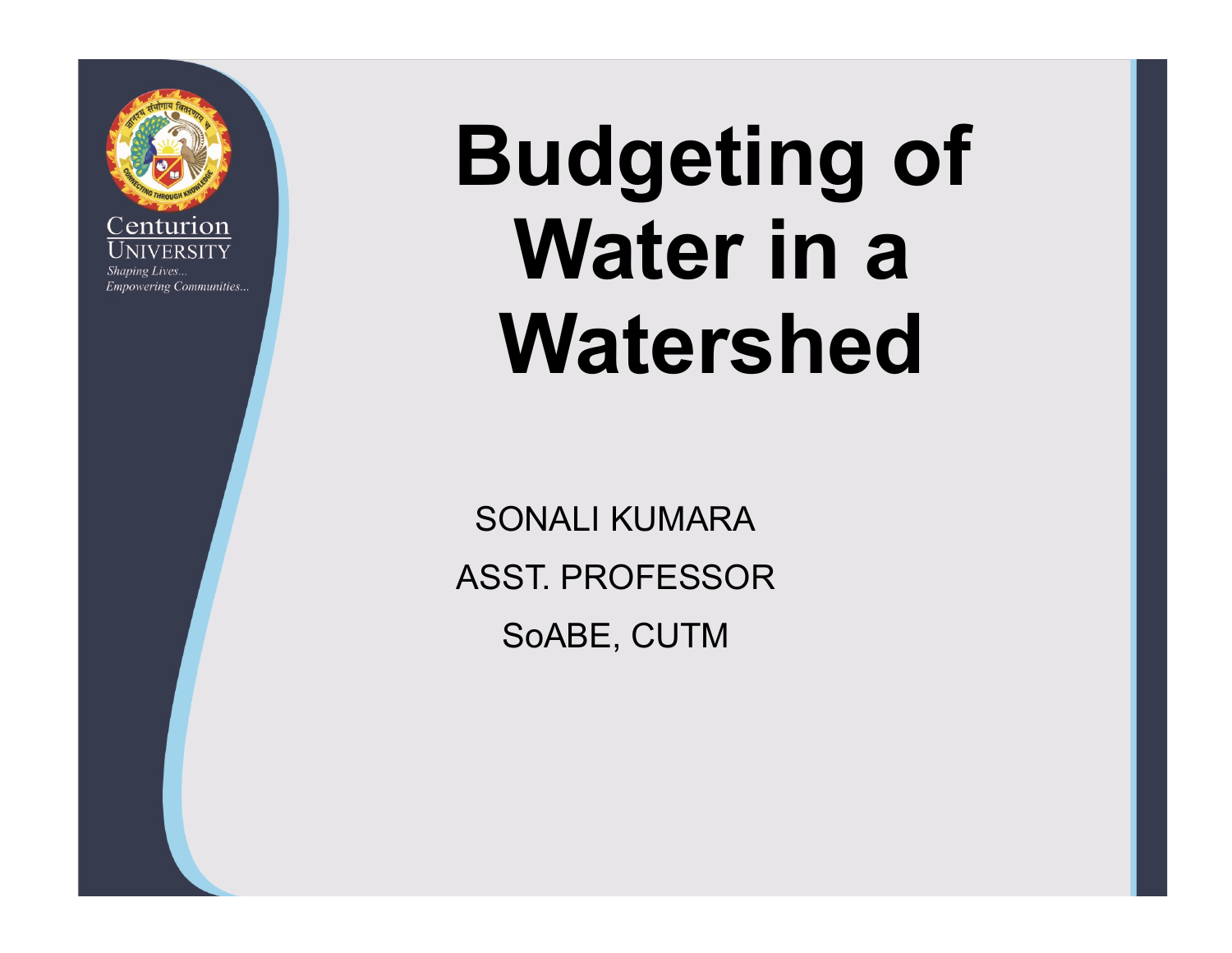### Methods of Water Budgeting of Watershed

enturior

**Empowering Communities...** 

Shaping Lives...

**Methods of Water<br>
Budgeting of Watershed**<br>
A water budget is a basic tool that can be used to evaluate the<br>
occurrence and movement of water through the natural<br>
environment. Water budgets provide a foundation for evaluat **Methods of Water<br>
Budgeting of Watershed**<br>
A water budget is a basic tool that can be used to evaluate the<br>
occurrence and movement of water through the natural<br>
environment. Water budgets provide a foundation for evaluat **Methods of Water<br>
Budgeting of Watershed**<br>
A water budget is a basic tool that can be used to evaluate the<br>
occurrence and movement of water through the natural<br>
environment. Water budgets provide a foundation for evaluat **Methods of Wate**<br>**Budgeting of Waters**<br>A water budget is a basic tool that can be used to<br>occurrence and movement of water through<br>environment. Water budgets provide a foundation f<br>its use in relationship to other importa **INCRESS THE SUDER SURVER STARTS AND SURVER STARTS AND A VALUAT CONTINUES AND CONTINUES AND CONTINUES AND CONTINUES AND A CONTINUES IN A process that can encompass various levels of assessment, which start simple and grow Budgeting of Water**<br>**Budgeting of Watershed**<br>A water budget is a basic tool that can be used to evaluate the<br>occurrence and movement of water through the natural<br>environment. Water budgets provide a foundation for evaluat **Budgeting of Watershed**<br>
• A water budget is a basic tool that can be used to evaluate the<br>
cocurrence and movement of water through the natural<br>
environment. Water budgets provide a foundation for evaluating<br>
its use in **BudgetIng of Watershed**<br>A water budget is a basic tool that can be used to evaluate the<br>occurrence and movement of water through the natural<br>environment. Water budgets provide a foundation for evaluating<br>its use in relati ■ A water budget is a basic tool that can be used to evaluate the occurrence and movement of water through the natural environment. Water budgets provide a foundation for evaluating its use in relationship to other import occurrence and movement of water through the natural<br>environment. Water budgets provide a foundation for evaluating<br>its use in relationship to other important influencing conditions<br>such as ecological systems and features

- 
- 
- such as ecological systems and features and social and<br>economic components.<br>
 It is a process that can encompass various levels of assessment,<br>
which start simple and grow more complex if there are concerns<br>
about how muc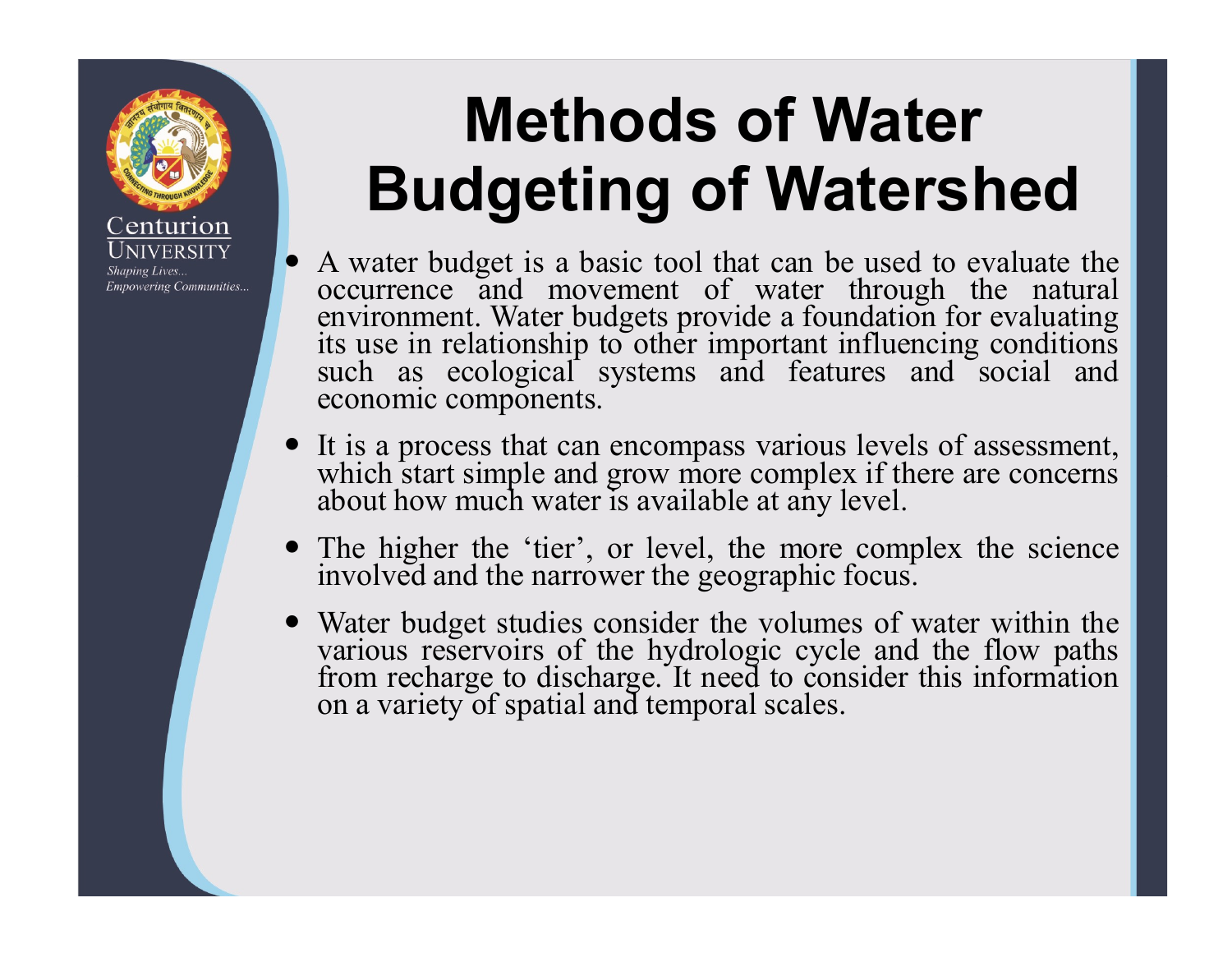

Some of the main hydrological application fields of remote<br>sensing are: Some of the main hydrological application fields of remote<br>sensing are:<br>pography

Topography Some of the main hydrological application<br>sensing<br>Topography<br>Water bodies<br>Vegetation Vegetation Some of the main hydrological application fields of responsing<br>
Topography<br>
Water bodies<br>
Vegetation<br>
Spatial rainfall patterns<br>
Evaporation and soil moisture Evaporation<br>
Sensing<br>
Topography<br>
Water bodies<br>
Vegetation<br>
Spatial rainfall patterns<br>
Evaporation and soil moisture<br>
Snow cover extent Topography<br>
Water bodies<br>
Vegetation<br>
Spatial rainfall patterns<br>
Evaporation and soil moisture<br>
Snow cover extent<br>
Groundwater assessment Water bodies<br>Vegetation<br>Spatial rainfall patterns<br>Evaporation and soil moisture<br>Snow cover extent<br>Groundwater assessment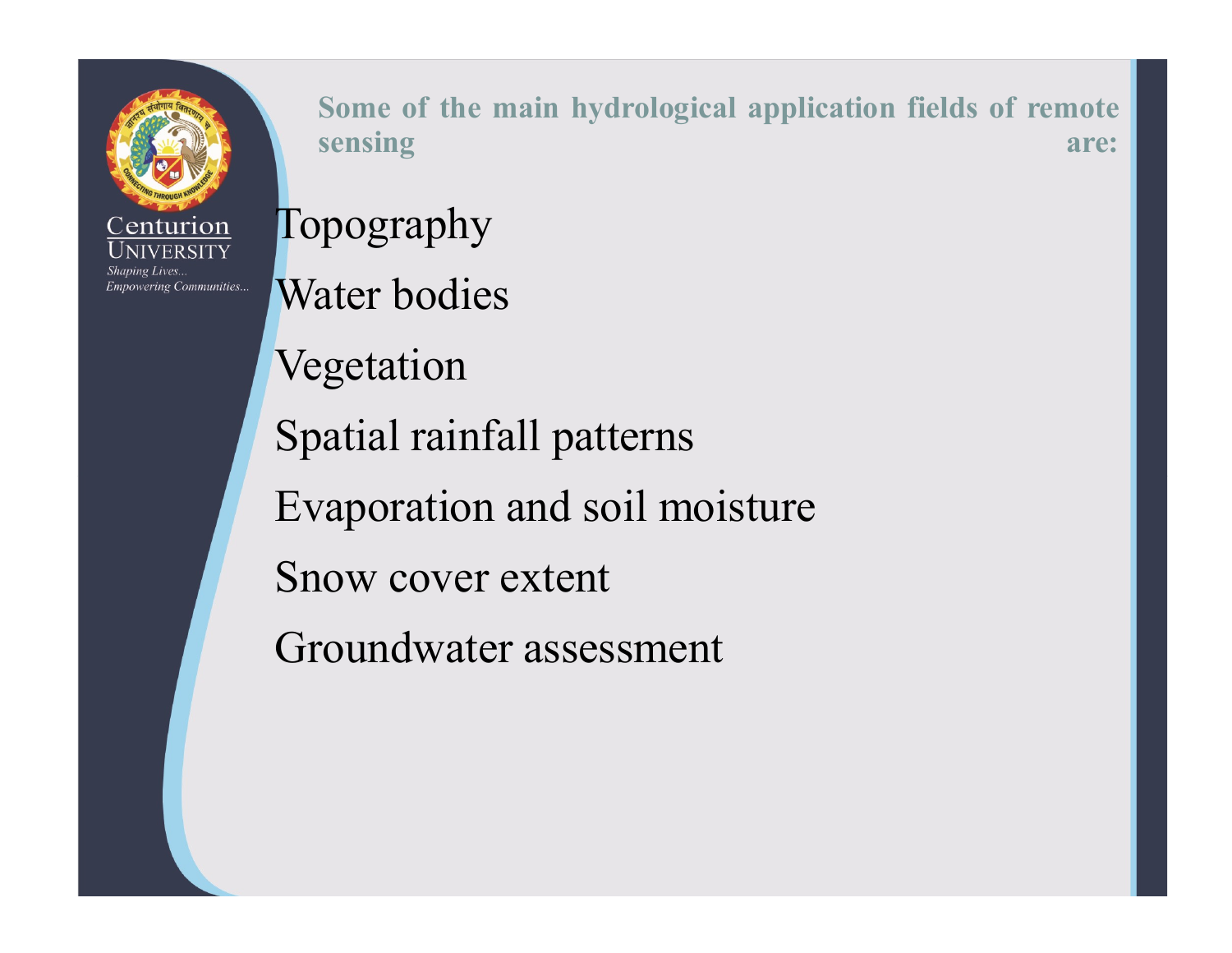

Geographical Information System (GIS) is often utilized in<br>hydrological studies by coupling it with hydrological models.<br>Two types of approaches are possible for this purpose. ographical Information System (GIS) is often utilized in<br>hydrological studies by coupling it with hydrological models.<br>Two types of approaches are possible for this purpose.<br>the model driven approach, a model or set of mod ographical Information System (GIS) is often utilized in<br>hydrological studies by coupling it with hydrological models.<br>Two types of approaches are possible for this purpose.<br>the model driven approach, a model or set of mod

Geographical Information System (GIS) is often utilized in<br>hydrological studies by coupling it with hydrological models.<br>Two types of approaches are possible for this purpose.<br>In the model driven approach, a model or set o ographical Information System (GIS) is often utilized in<br>hydrological studies by coupling it with hydrological models.<br>Two types of approaches are possible for this purpose.<br>the model driven approach, a model or set of mod ographical Information System (GIS) is often utilized in<br>hydrological studies by coupling it with hydrological models.<br>Two types of approaches are possible for this purpose.<br>the model driven approach, a model or set of mod

Geographical Information System (GIS) is often utilized in<br>hydrological studies by coupling it with hydrological models.<br>Two types of approaches are possible for this purpose.<br>In the model driven approach, a model or set o ographical Information System (GIS) is often utilized in<br>hydrological studies by coupling it with hydrological models.<br>Two types of approaches are possible for this purpose.<br>the model driven approach, a model or set of mod ographical Information System (GIS) is often utilized in<br>hydrological studies by coupling it with hydrological models.<br>Two types of approaches are possible for this purpose.<br>the model driven approach, a model or set of mod ographical Information System (GIS) is of<br>hydrological studies by coupling it with hydro<br>Two types of approaches are possible for this p<br>the model driven approach, a model or set<br>defined and thus the spatial (GIS) input fo **Example 10** in the model studies by coupling it with hydrological models.<br>Two types of approaches are possible for this purpose.<br>In the model driven approach, a model or set of models is<br>defined and thus the spatial (GIS) Two types of approaches are possible for this purpose.<br>Two types of approaches are possible for this purpose.<br>the model driven approach, a model or set of models is<br>defined and thus the spatial (GIS) input for the preparat

applications.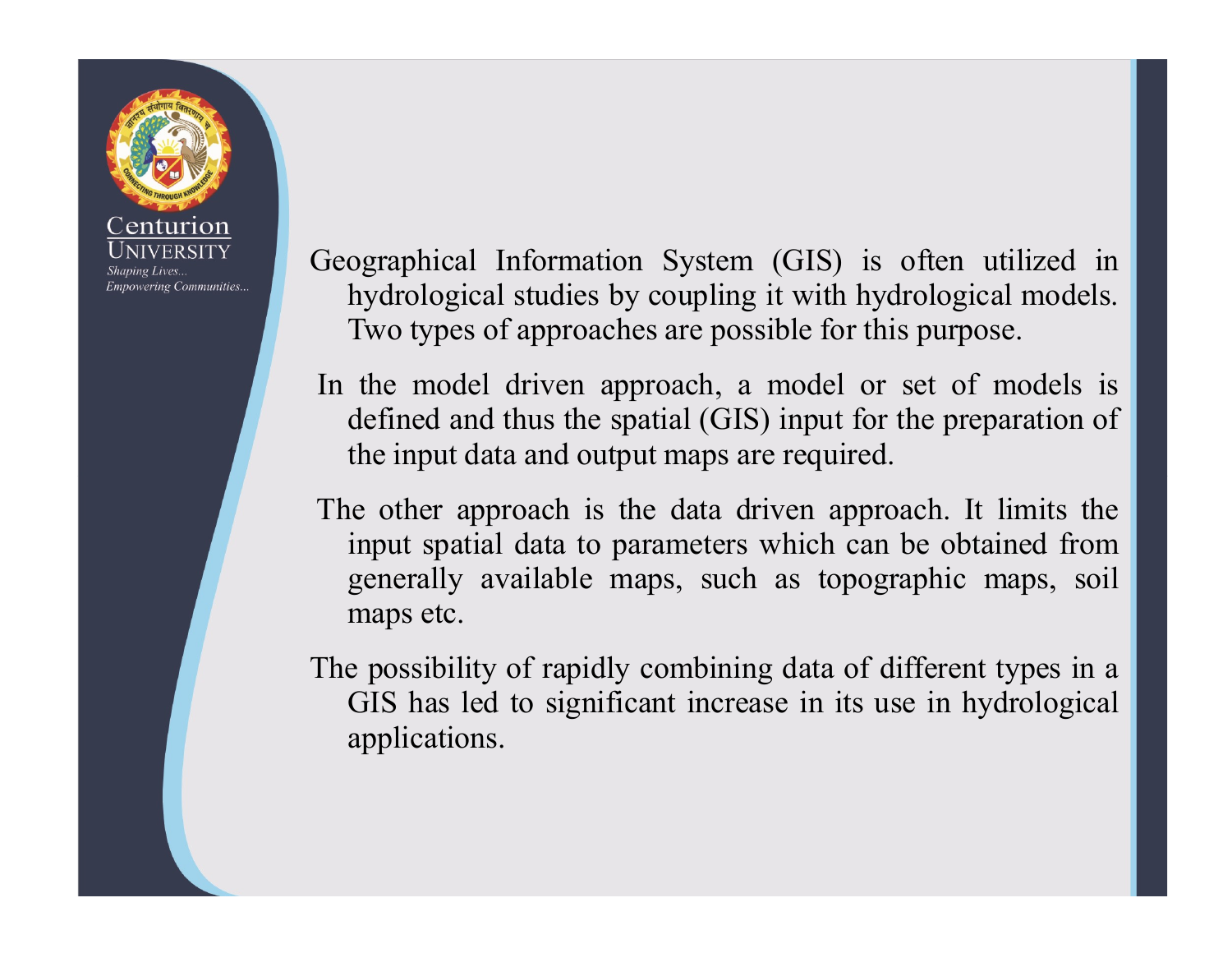

- It also provides the opportunities to combine different data types<br>from different sources.<br>One of the typical applications is use of a Digital Terrain Model
- From different sources.<br>From different sources.<br>From different sources.<br>The typical applications is use of a Digital Terrain<br>(DTM) for extraction of hydrologic catchment propertion It also provides the opportunities to combine different data types<br>from different sources.<br>One of the typical applications is use of a Digital Terrain Model<br>(DTM) for extraction of hydrologic catchment properties such<br>as e (a)<br>
Ilso provides the opportunities to combine different data types<br>
from different sources.<br>
e of the typical applications is use of a Digital Terrain Model<br>
(DTM) for extraction of hydrologic catchment properties such<br> as elevation matrix, flow different data types<br>from different sources.<br>e of the typical applications is use of a Digital Terrain Model<br>(DTM) for extraction of hydrologic catchment properties such<br>as elevation matrix, flow matrix, and flow accumulation matrix.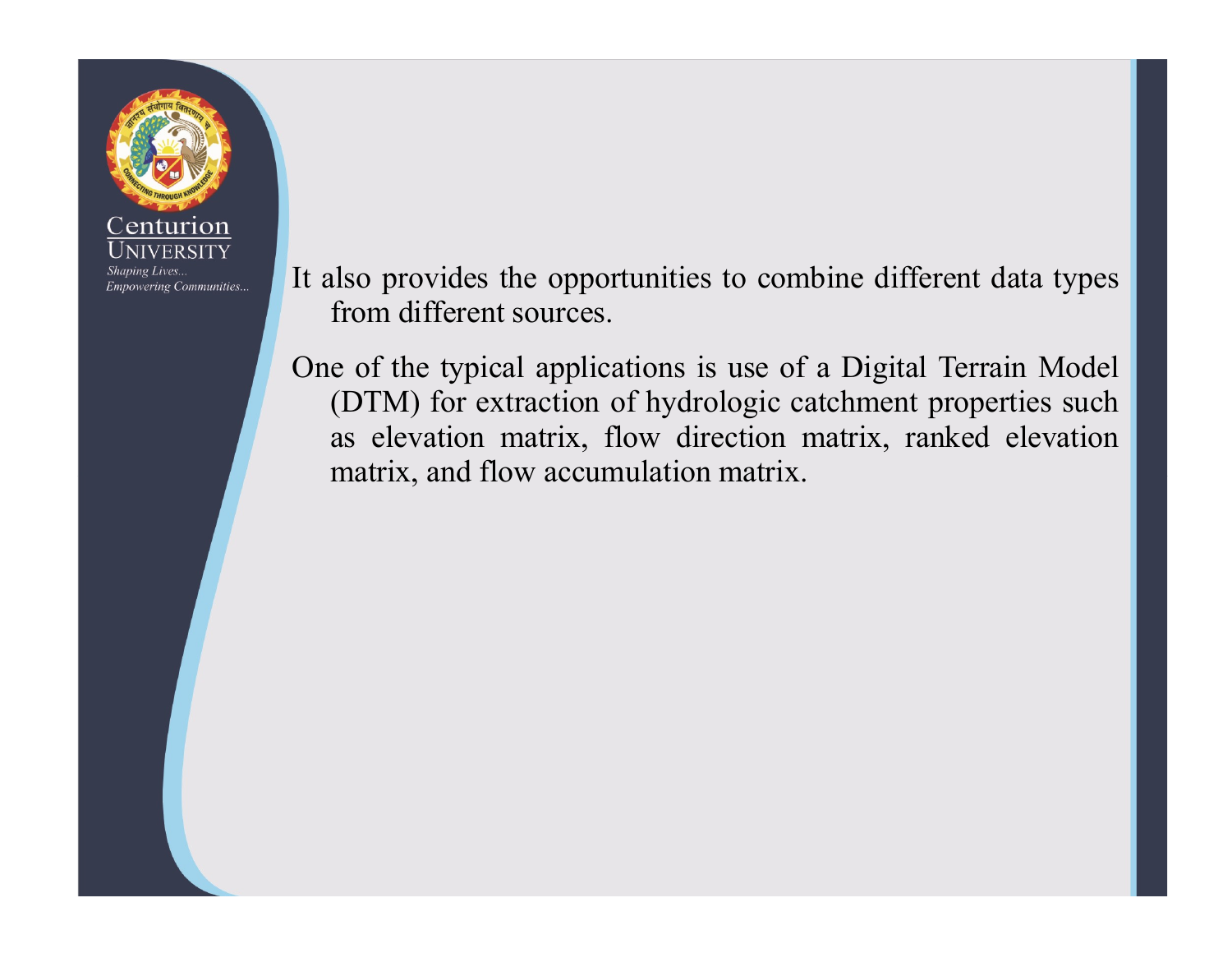

### Measurements

**Measurements**<br>
In simple terms a water budget for a given area can be looked at<br>
as water inputs, outputs and changes in storage. The inputs<br>
into the area of investigation (precipitation, groundwater or<br>
surface water in **Measurements**<br>
simple terms a water budget for a given area can be looked at<br>
as water inputs, outputs and changes in storage. The inputs<br>
into the area of investigation (precipitation, groundwater or<br>
surface water inflo **Measurements**<br> **Solution the area of investigation**<br> **Solution**<br> **Solution**<br> **Solution**<br> **Solution**<br> **Solution**<br> **Solution**<br> **Solution**<br> **Solution**<br> **Solution**<br> **Solution**<br> **Solution**<br> **Solution**<br> **Solution**<br> **Solution**<br> **Measurements**<br>simple terms a water budget for a given area can be looked at<br>as water inputs, outputs and changes in storage. The inputs<br>into the area of investigation (precipitation, groundwater or<br>surface water inflows, **Measurements**<br>
simple terms a water budget for a given area can be looked at<br>
as water inputs, outputs and changes in storage. The inputs<br>
into the area of investigation (precipitation, groundwater or<br>
surface water inflo Weasurements<br>simple terms a water budget for a given area can be looked at<br>as water inputs, outputs and changes in storage. The inputs<br>into the area of investigation (precipitation, groundwater or<br>surface water inflows, an **Measurements**<br>simple terms a water budget for a given area can be looked at<br>as water inputs, outputs and changes in storage. The inputs<br>into the area of investigation (precipitation, groundwater or<br>surface water inflows, In simple terms a water budget for a given area can be looked at<br>as water inputs, outputs and changes in storage. The inputs<br>into the area of investigation (precipitation, groundwater or<br>surface water inflows, anthropogeni ater inputs, outputs and changes in storage. The inputs<br>the area of investigation (precipitation, groundwater or<br>ce water inflows, anthropogenic inputs such as waste<br>ent) must be equal to the outputs (evapo-transpiration, nto the area of investigation (precipitation, groundwater or<br>urface water inflows, anthropogenic inputs such as waste<br>ffluent) must be equal to the outputs (evapo-transpiration,<br>vater supply removals or abstractions, surf

ΔS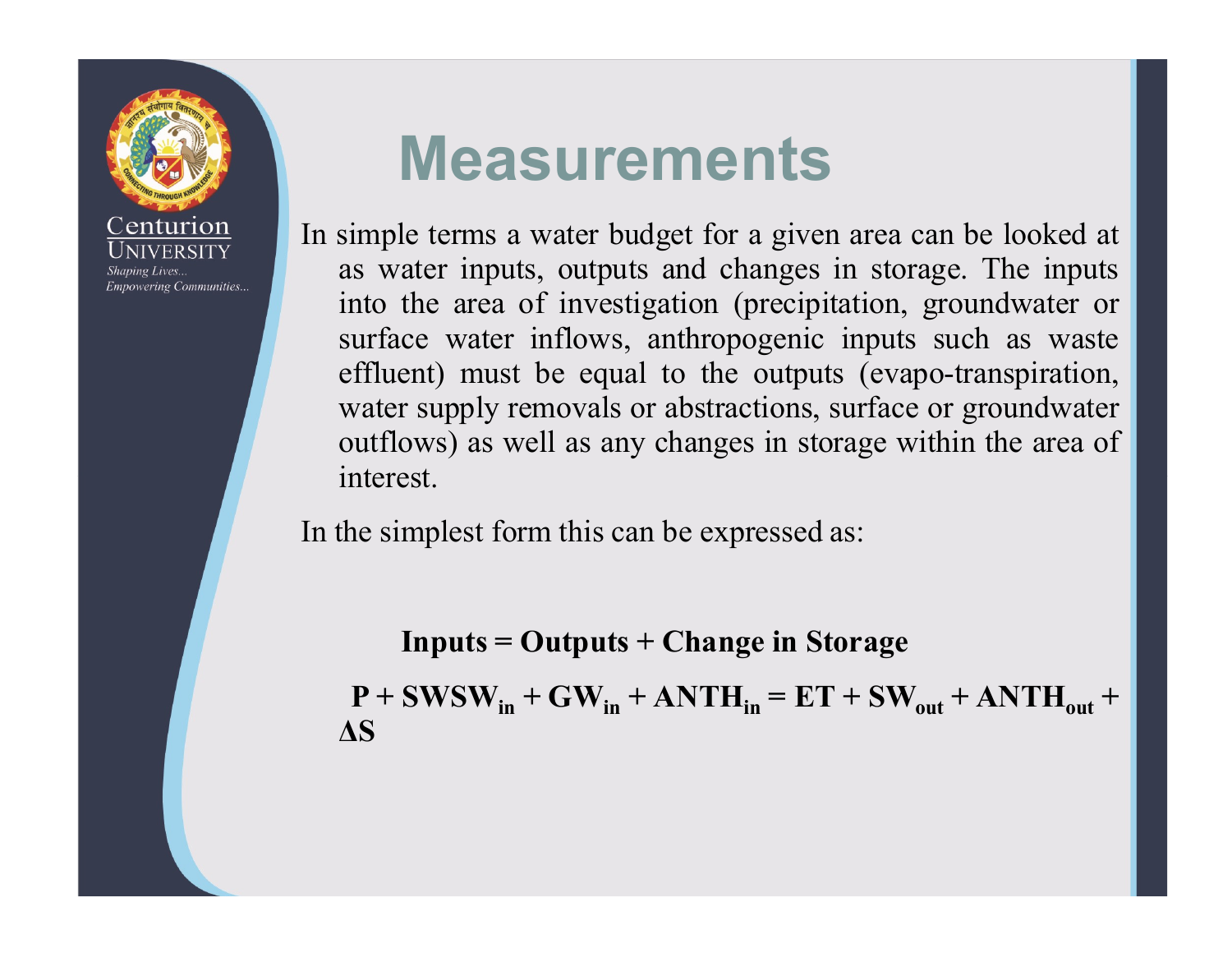

Where;

- 
- Where;<br>  $P = \text{Precision}$ <br>  $SW_{in} = \text{Surface Water Flow in}$ <br>  $GW = \text{Ground Water Flow in}$
- 
- Where;<br>  $P = \text{Precision}$ <br>  $SW_{in} = \text{Surface Water Flow in}$ <br>  $GW_{in} = \text{Ground Water Flow in}$ <br>  $AVTH = \text{Arthropacania}$  or Human Inputs such as Water Where;<br>
P = Precipitation<br>
SW<sub>in</sub> = Surface Water Flow in<br>
GW<sub>in</sub> = Ground Water Flow in<br>
ANTH<sub>in</sub> = Anthropogenic or Human Inputs such as Waste<br>
Discharges  $ANTH<sub>in</sub>$  = Anthropogenic or Human Inputs such as Waste Discharges Where;<br>
P = Precipitation<br>
SW<sub>in</sub> = Surface Water Flow in<br>
GW<sub>in</sub> = Ground Water Flow in<br>
ANTH<sub>in</sub> = Anthropogenic or Human Inputs such as Wast<br>
Discharges<br>
ET = Evaporation and Transpiration<br>
SW<sub>out</sub> = Surface Water Flow Where;<br>
P = Precipitation<br>
SW<sub>in</sub> = Surface Water Flow in<br>
GW<sub>in</sub> = Ground Water Flow in<br>
ANTH<sub>in</sub> = Anthropogenic or Human Inputs such as Waste<br>
Discharges<br>
ET = Evaporation and Transpiration<br>
SW<sub>out</sub> = Surface Water Flo P = Precipitation<br>
SW<sub>in</sub> = Surface Water Flow in<br>
GW<sub>in</sub> = Ground Water Flow in<br>
ANTH<sub>in</sub> = Anthropogenic or Human Inputs such as Waste<br>
Discharges<br>
ET = Evaporation and Transpiration<br>
SW<sub>out</sub> = Surface Water Flow out<br>
G  $SW_{in}$  = Surface Water Flow in<br>  $GW_{in}$  = Ground Water Flow in<br>  $ANTH_{in}$  = Anthropogenic or Human Inputs such as Waste<br>
Discharges<br>  $ET$  = Evaporation and Transpiration<br>  $SW_{out}$  = Surface Water Flow out<br>  $GW_{out}$  = Ground Water  $GW_{in}$  = Ground Water Flow in<br>
ANTH<sub>in</sub> = Anthropogenic or Human Inputs such as Waste<br>
Discharges<br>  $ET$  = Evaporation and Transpiration<br>  $SW_{out}$  = Surface Water Flow out<br>  $GW_{out}$  = Ground Water Flow out<br>
ANTH<sub>out</sub> = Anthropo
- 
- 
- 
- 
- Water)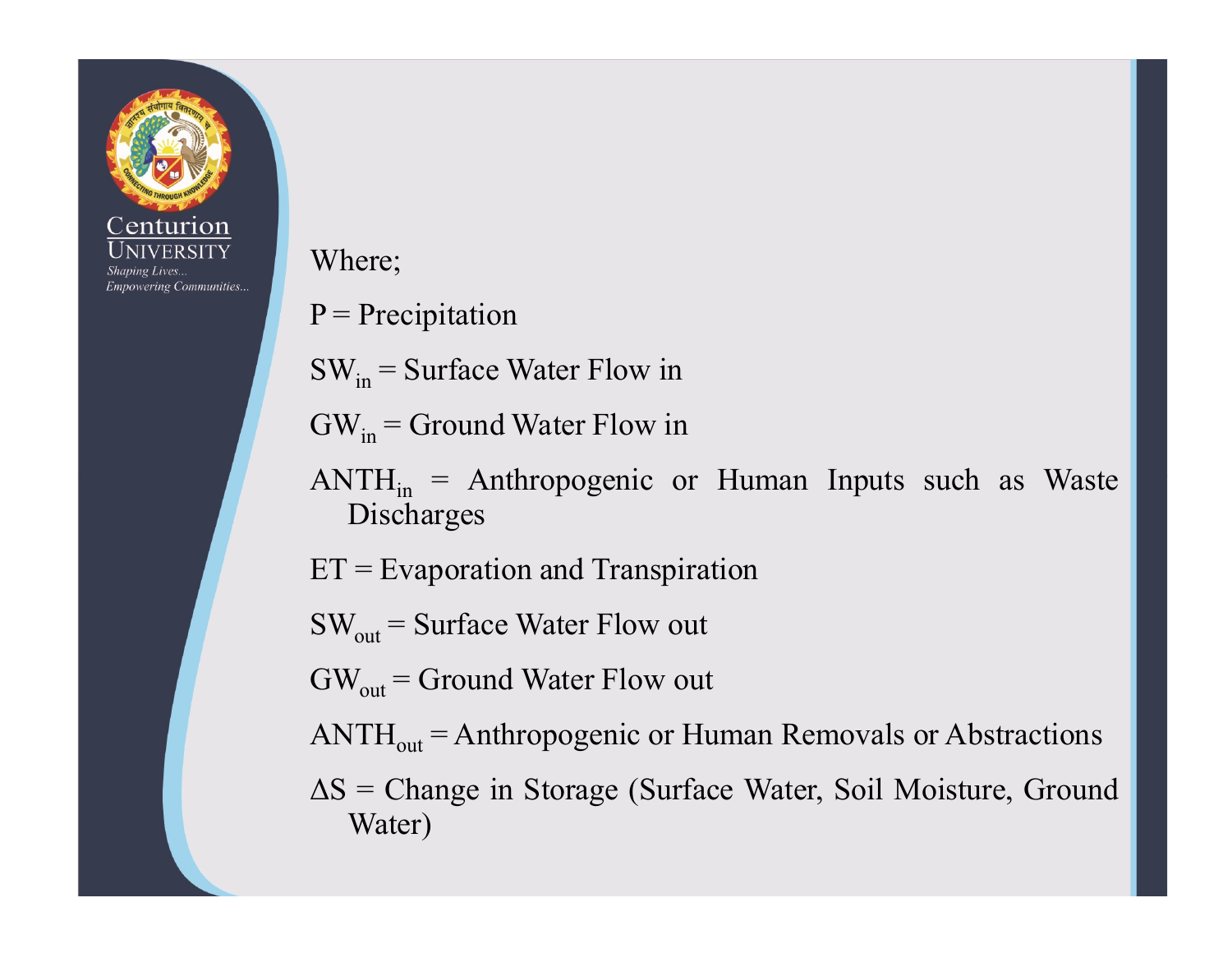# Modeling Approach<br>A conceptual water budget model is first developed to obtain a basic

**Empowering Communities...** 

Modeling Approach<br>A conceptual water budget model is first developed to obtain a basic<br>understanding of the physical flow system. An initial synthesizing of<br>the available data can be used to gain an appreciation of the var **Modeling Approach**<br>conceptual water budget model is first developed to obtain a basic<br>understanding of the physical flow system. An initial synthesizing of<br>the available data can be used to gain an appreciation of the var **Modeling Approach**<br>conceptual water budget model is first developed to obtain a basic<br>understanding of the physical flow system. An initial synthesizing of<br>the available data can be used to gain an appreciation of the var **Modeling Approach**<br>conceptual water budget model is first developed to obtain a basic<br>understanding of the physical flow system. An initial synthesizing of<br>the available data can be used to gain an appreciation of the var **Modeling Approach**<br>conceptual water budget model is first developed to<br>understanding of the physical flow system. An initial s<br>the available data can be used to gain an appreciation<br>fluxes in the watershed. This initial w **Modeling Approach**<br>A conceptual water budget model is first developed to obtain a basic<br>understanding of the physical flow system. An initial synthesizing of<br>the available data can be used to gain an appreciation of the v

**Modeling Approach**<br>conceptual water budget model is first developed to obtain a basic<br>understanding of the physical flow system. An initial synthesizing of<br>the available data can be used to gain an appreciation of the var Modeling Approach<br>
conceptual water budget model is first developed to obtain a basic<br>
understanding of the physical flow system. An initial synthesizing of<br>
the available data can be used to gain an appreciation of the va these processes and enable quantification and evaluation of the **Modeling Approced**<br>conceptual water budget model is first developed to obtain a basic<br>understanding of the physical flow system. An initial synthesizing of<br>the available data can be used to gain an appreciation of the var **Modeling Approvement**<br>conceptual water budget model is first develope<br>understanding of the physical flow system. An in<br>the available data can be used to gain an apprec<br>fluxes in the watershed. This initial work may in<br>dat A conceptual water budget model is first developed to obtain a basic<br>understanding of the physical flow system. An initial synthesizing of<br>the available data can be used to gain an appreciation of the various<br>fluxes in th understanding of the physical flow system. An initial synthesizing of<br>the available data can be used to gain an appreciation of the various<br>fluxes in the watershed. This initial work may indicate, where critical<br>data gaps In the water shear with may mated, where critical<br>data gaps exist.<br>The use of numerical modeling can provide a more refined understanding<br>of the flow system including both surface and groundwater.<br>Numerical models are tool of the momentical modeling can provide a more refined understanding<br>of the flow system including both surface and groundwater.<br>Numerical models are tools used to simplify the representation of<br>these processes and enable qu e use of numerical modeling can provide a more refined understanding<br>of the flow system including both surface and groundwater.<br>Numerical models are tools used to simplify the representation of<br>these processes and enable q

groundwater).

of the flow system including both surface and groundwater.<br>Numerical models are tools used to simplify the representation of<br>these processes and enable quantification and evaluation of the<br>hydrologic system at various leve Numerical models are tools used to simplify the representation of<br>these processes and enable quantification and evaluation of the<br>hydrologic system at various levels – watershed, sub-watershed and<br>site scale.<br>Primarily on processes.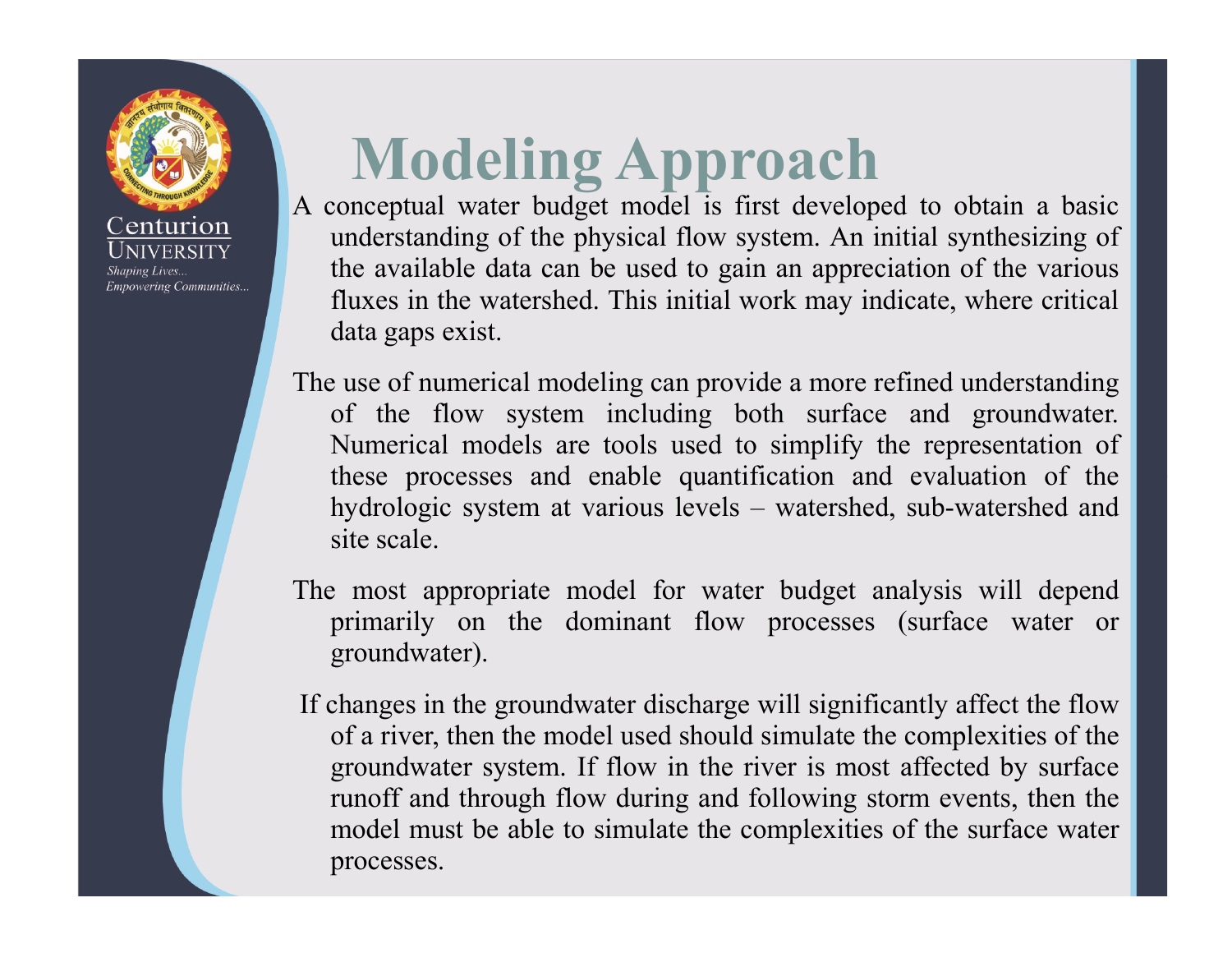

The three basic types of numerical models that<br>are built and used for water budget analysis<br>are: are three basic types of numerical models that<br>are built and used for water budget analysis<br>are: are:

Surface Water Models

Ground Water Models

Conjunctive or Integrated Continuum Models